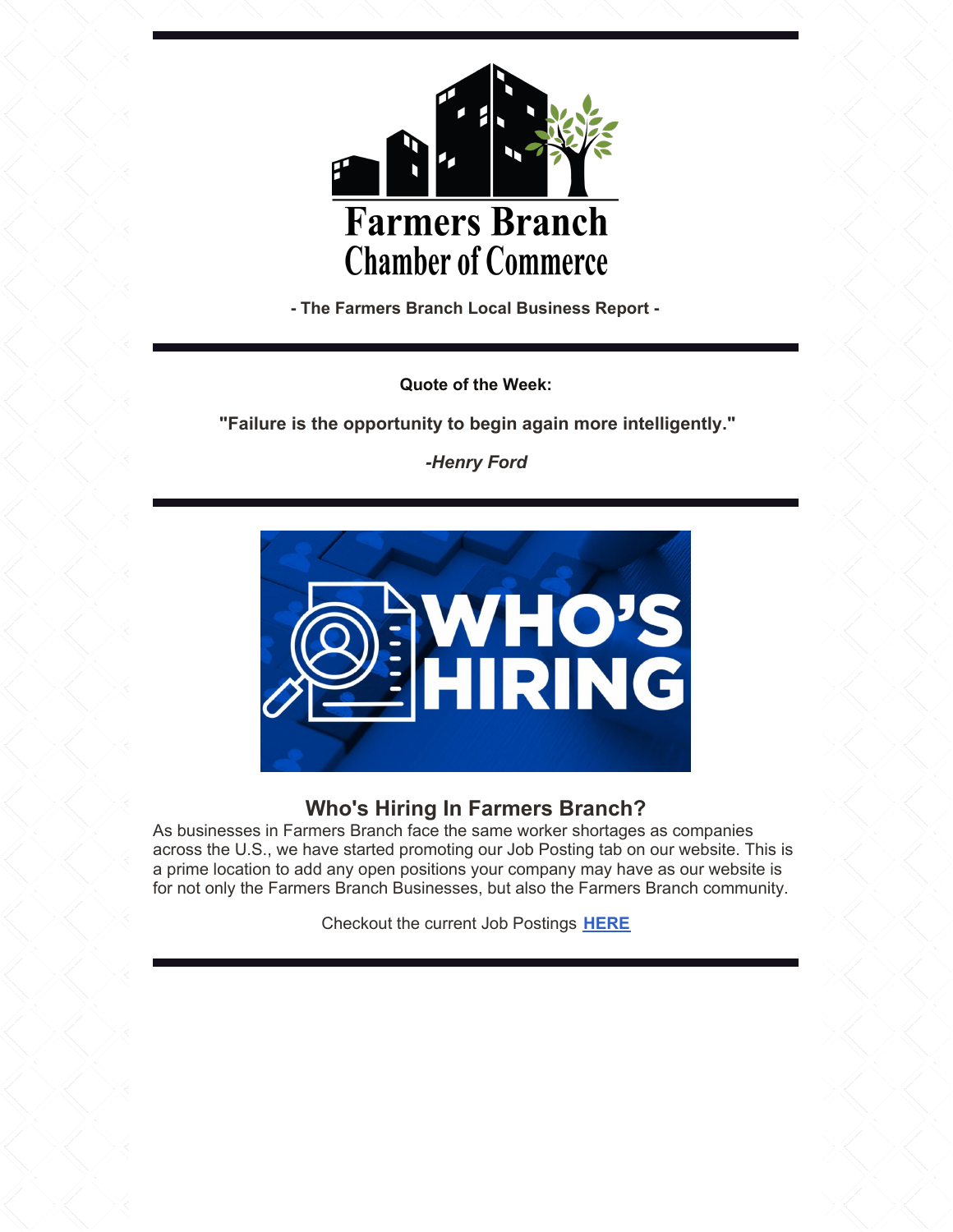

## **Did You Know...**

Farmers Branch, Texas is the picture-perfect place to live, work, and play. Farmers Branch is home to more than 4,000 companies and more than 250 corporate headquarters, including BSN Sports LLC, TD Industries Inc., Scout and Cellar, Lidon Security, Taco Bueno, SoftLayer Technologies, Brinks and Copart.

Farmers Branch is a dynamic powerhouse business center in North Dallas, centrally located in the Metroplex. The City is bordered by two interstate highways and two toll roads and is less than 15 minutes from both Dallas/Fort Worth International Airport and Dallas Love Field. Added to that is the Dallas Area Rapid Transit's Light Rail Green Line that further solidifies Farmers Branch's reputation as a premier transportation hub for North Texas.

Farmers Branch is an extraordinary community with a small-town feel and big-city convenience. The City's safe neighborhoods, 28 parks, state-of-the-art recreational facilities, and world-class businesses make Farmers Branch a great place to work or play.

With a sales tax exemption, property tax rebate, and other types of incentives, Farmers Branch is making it easier than ever to relocate and call Farmers Branch home. The City prides itself on providing the opportunity for a high-quality life for employees and residents.

To learn more about Farmers Branch click **[HERE](https://www.farmersbranchtx.gov/)**

# **MAXIMIZE YOUR MEMBERSHIP**

### **Hot Deals & Job Postings**

Remember to maximize your [membership](https://members.farmersbranchchamber.org/list/) by updating your **Member Directory Listing**, posting your sales, specials, and deals onto our website.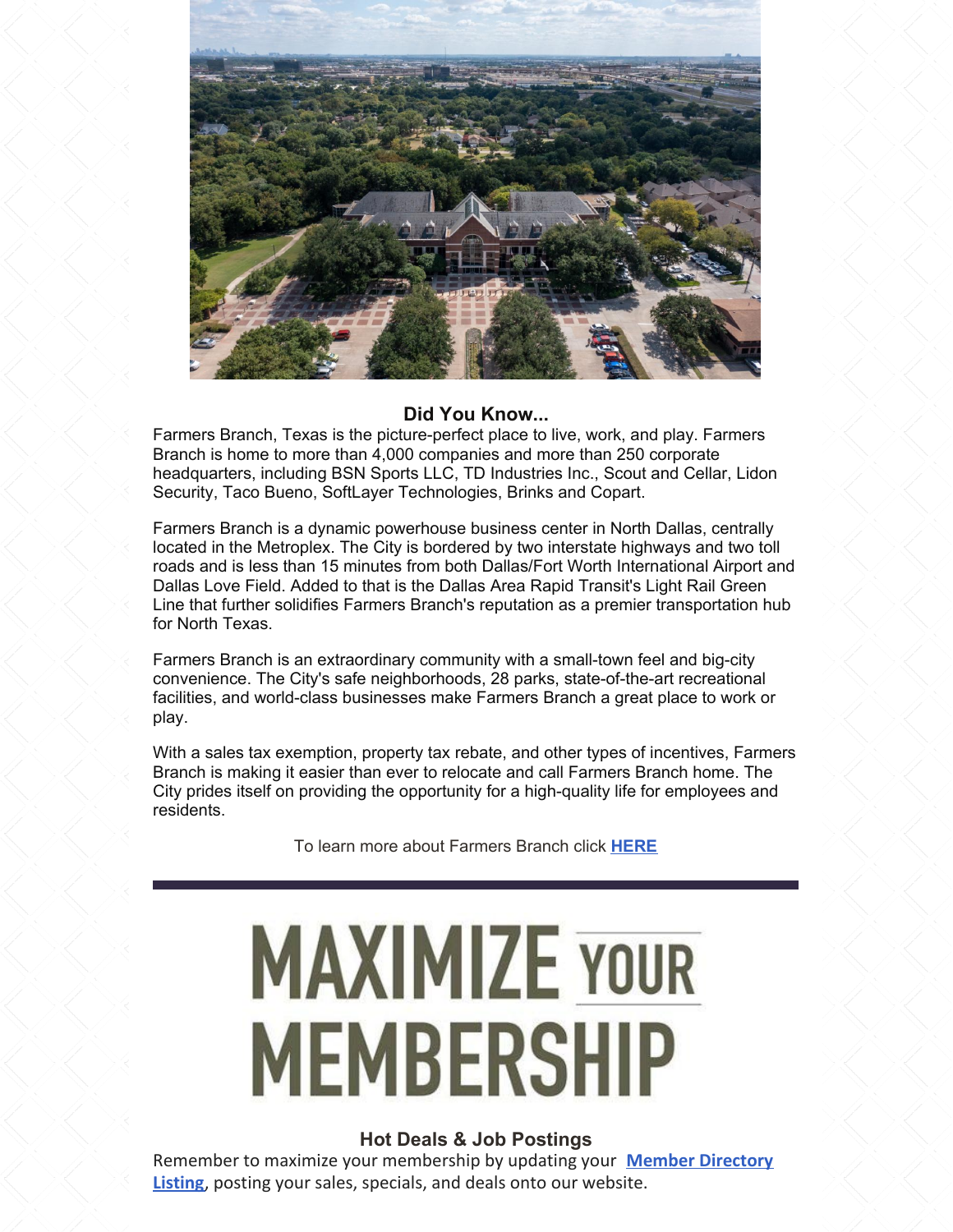To view how to add a deal on our website click **[HERE](http://supportwiki.micronetonline.com/images/d/d2/How_to_submit_a_Hot_Deal_or_Member_to_member_deal.pdf)**. Use the same process as posting Hot Deals to add Job Postings.

Check out other members **Hot [Deals](https://members.farmersbranchchamber.org/hotdeals/)**, **[Completed](https://members.farmersbranchchamber.org/jobs/) Member Directory**, and **Job Postings**.

If you need assistance, please feel free to contact the Member Services Liaison, Raimon Flores, via email at *Raimon@fbchamber.com* or join us tomorrow Friday June 10 at 10am for the class!



## **Videos To Check Out!**











**[Workforce](https://farmersbranchchamber.org/skills-for-success-bootcamp/) Success Bootcamp** June 6-10 **Workforce Success Bootcamp [Graduation](https://members.farmersbranchchamber.org/events/details/workforce-success-bootcamp-graduation-day-13461?calendarMonth=2022-06-01)** June 10 from 12:00pm-4:00pm **Coffee & [Commerce](https://members.farmersbranchchamber.org/events/details/coffee-commerce-13533?calendarMonth=2022-06-01)** June 29 from 7:30am-8:30am